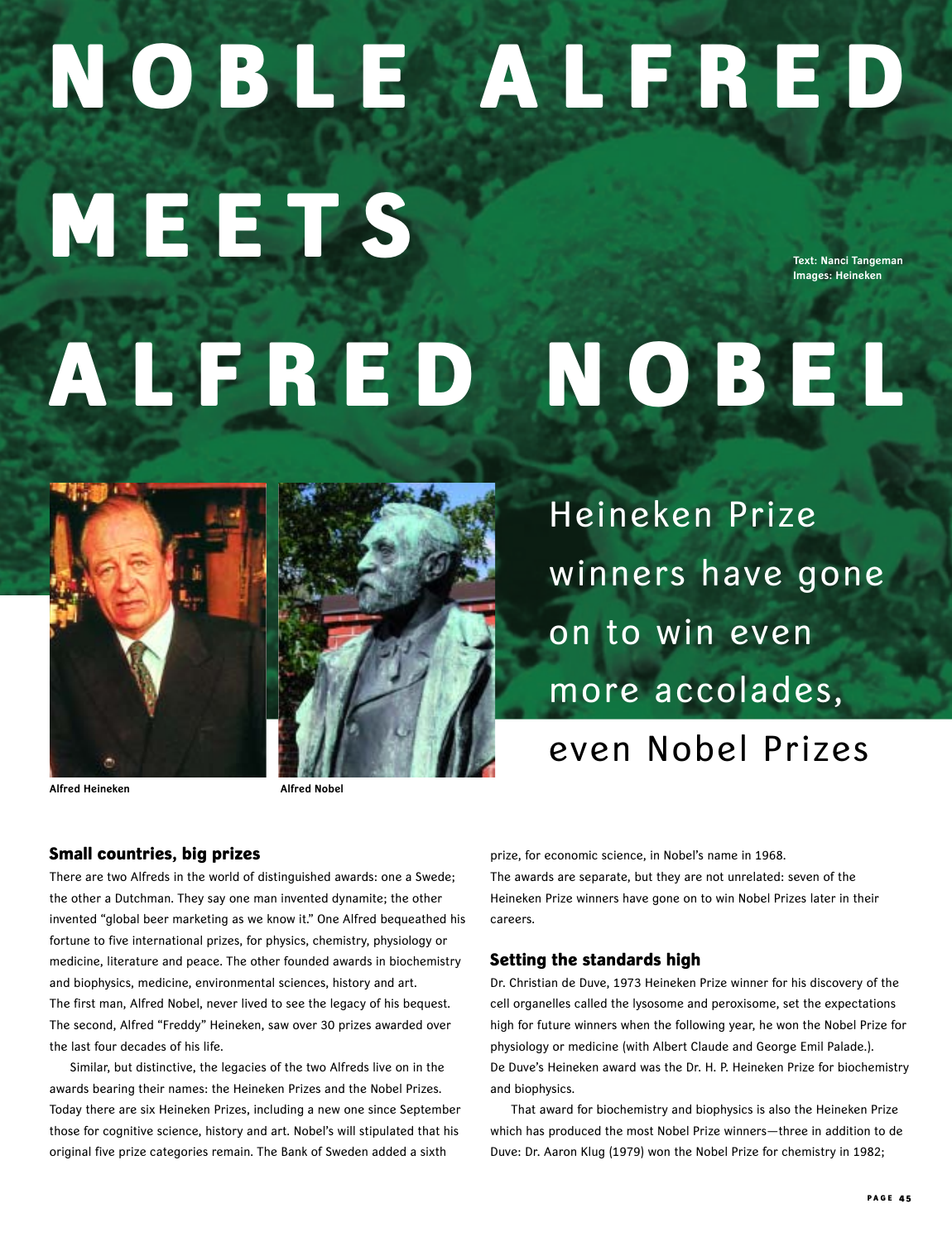Dr. Thomas Cech, winner of the 1988 prize, won the Nobel Prize for chemistry in 1989; and in 2001, Sir Paul Nurse was awarded the Nobel Prize in physiology or medicine after winning the Heineken Prize in 1996.

Both de Duve and award-founder Heineken shared a vision of what such prizes might mean to the greater society. Speaking in 2000 at a meeting of Nobel Prize winners in Germany, de Duve commented on the role of the Nobel Prize and other distinguished awards: "For the relationship with the scientific community and the outside world, I think the Nobel Prizes have been tremendous because they have caught the collective imagination of the world, so that the respect of the Nobel Prize winners […] becomes translated in the general community into some kind of respect for science."

De Duve's comments must have pleased Heineken. He admired science and its practitioners, but from an early age felt that they were not given the appreciation they deserved. This led him to create the Dr. H.P. Heineken Prize for biochemistry and biophysics in 1964, named for his father, Dr. Henry Pierre Heineken, who was a chemist.

Alfred Heineken said, before his death in 2002, "I want the prizes to act as a stimulus to researchers, as well as a reward for past accomplishments."

## **A legacy of excellence**

**P A GE** 

Dr. Paul C. Lauterbur, the inventor of magnetic resonance imaging (MRI) was the first Heineken Prize winner in medicine (1989) to go on to win a Nobel Prize, also in medicine, in 2003. He was followed by the two most recent Heineken/Nobel recipients, both of whom also won in the discipline of medicine.

One of those winners, Dr. Eric Kandel, pioneered research in the molecular mechanisms underlying learning processes and memory. Autumn 2000 was a busy season for him. In September, he was awarded the A.H. Heineken Prize for medicine.

"The Heineken Prize is a wonderful award. I felt very honoured to receive it. My children and grandchildren came with me [to accept the award]," Kandel recently recalled. "It provided a perfect prelude to the Nobel ceremony." Just two weeks after receiving his Heineken Prize at the Beurs van Berlage in Amsterdam, Kandel received the news of his Nobel Prize in medicine.

### **From Heineken to Nobel—a direct route?**

Not all trips between Heineken and Nobel are as short as Kandel's. On average, the seven dual winners have taken three years to make the trip. And, of course, winning a Heineken Prize is no guarantee that a Nobel Prize will follow. There is, however, a relationship.

"Both prizes fish in the same pond. The same names come forward for both prizes, so the Heineken Prizes can be seen as a forerunner or indicator of the Nobel Prizes," says Madelon de Ruiter, project officer for the Heineken Prizes 2006 at the Communications Department of the Royal Netherlands Academy of Arts and Sciences. The Academy selects the winners of the scientific Heineken Prizes on the basis of nominations received from other scientists or from learned institutions throughout the world. Nominees for any of the Heineken science prizes are typically active researchers who "are expected to continue their research activities for at least ten years" and whose achievements in their field are "outstanding and a source of inspiration to others."

Dr. Barry Marshall is the latest Nobel Prize winner to come from Heineken stock. He won the Heineken Prize for medicine in 1998 and in October of this year he was tapped for the Nobel Prize in physiology or medicine for 2005 (jointly with Dr. J. Robin Warren). The two Australians discovered the bacterium Helicobacter pylori and its role in gastritis and peptic ulcer disease.

Marshall commented on the selection process, and the supposition that one prize leads to another: "It must be a very heavy responsibility for the Nobel selection committee to choose a winner amongst so many worthy candidates. However, some of their work is assisted, I believe, by the earlier reviews in other prestigious academies. The Heineken selection committee at the Academy goes to great lengths to select the winners so the prizes are well respected by other academies." What can be said for the Heineken selection process can be repeated about other major prizes, of course. The International Congress of

*Helicobacter pylori* **and its role in gastritis and peptic ulcer disease was discovered by Heineken Prize winner Dr. Barry Marshall**

> "The Heineken prize is a wonderful award. I felt very honoured to receive it. It provided a perfect prelude to the Nobel ceremony." Dr. Eric Kandel